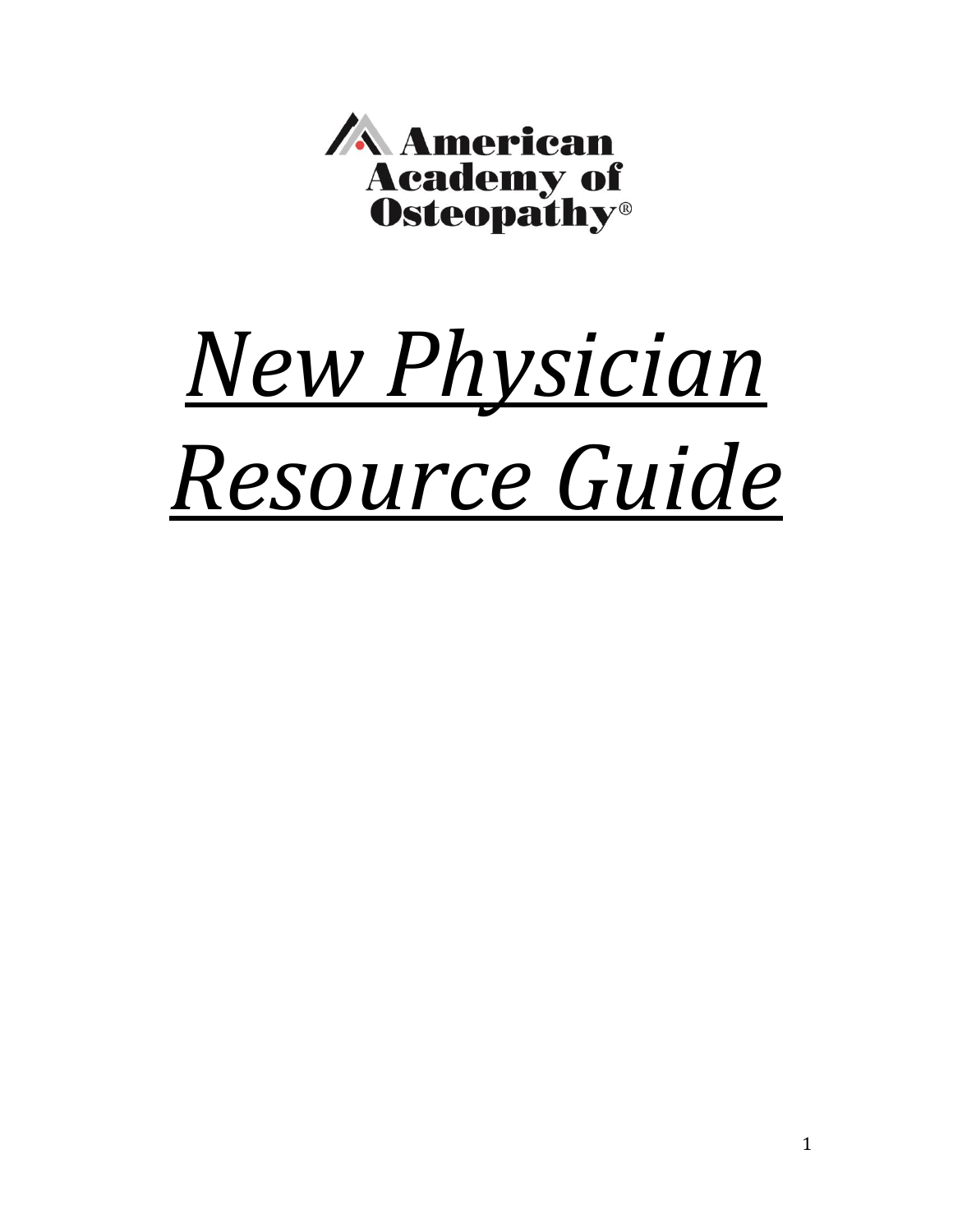## **New Physicians in Practice Committee**

## **Mission:**

The American Academy of Osteopathy has developed a "New Physicians in Practice Resource Guide" to provide information and assistance to physicians early in their careers for establishing, growing and managing successful practices. This guide has been developed with the osteopathic physician in mind to help support a practice that encompasses osteopathic manual medicine, whether they have a manipulationbased practice, a primary care practice or a specialty practice with a manipulation component.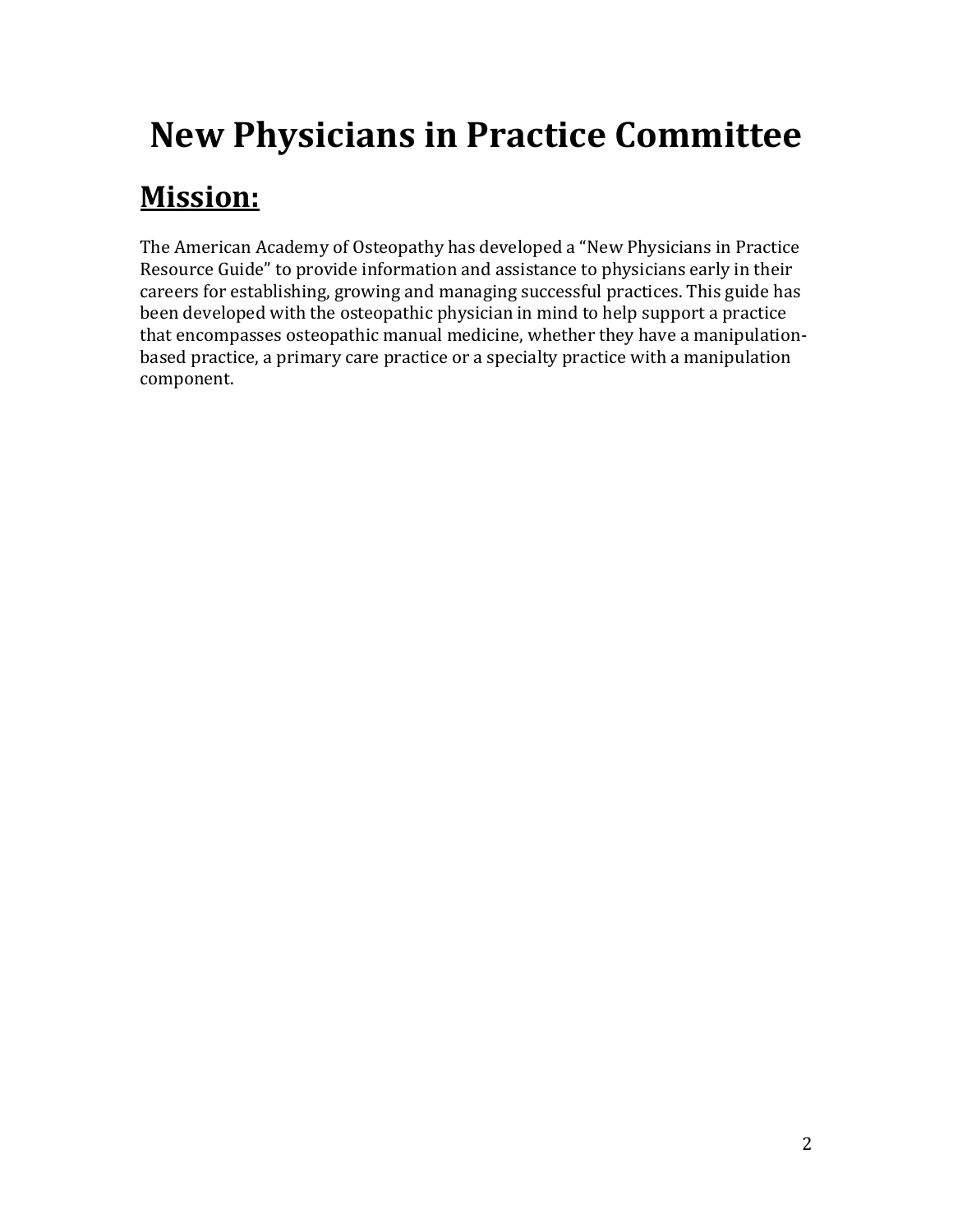### **Table of Contents:**

#### **Practice Establishment**

- 1. Professional advisors
- 2. Business entity determination
- 3. Employer Identification Number (EIN)
- 4. Obtaining a state licensure
- 5. National Provider Identification (NPI) Number
- 6. Drug Enforcement Agency (DEA) Number
- 7. Malpractice Insurance
- 8. Electronic Health Records (EHR)
- 9. Business Bank Account and Credit Card

#### **Networking**

1. Attracting referrals

#### **Marketing**

- 1. New physician to the general public
- 2. Areas not familiar with an osteopathic provider
- 3. To patients not familiar with a cash practice

#### **Integrating OMM**

- 1. Practice benefits from OMM
- 2. Would I have to change my patient schedule?
- 3. Educating patients about osteopathic treatments.
- 4. What do patients need to know about OMM?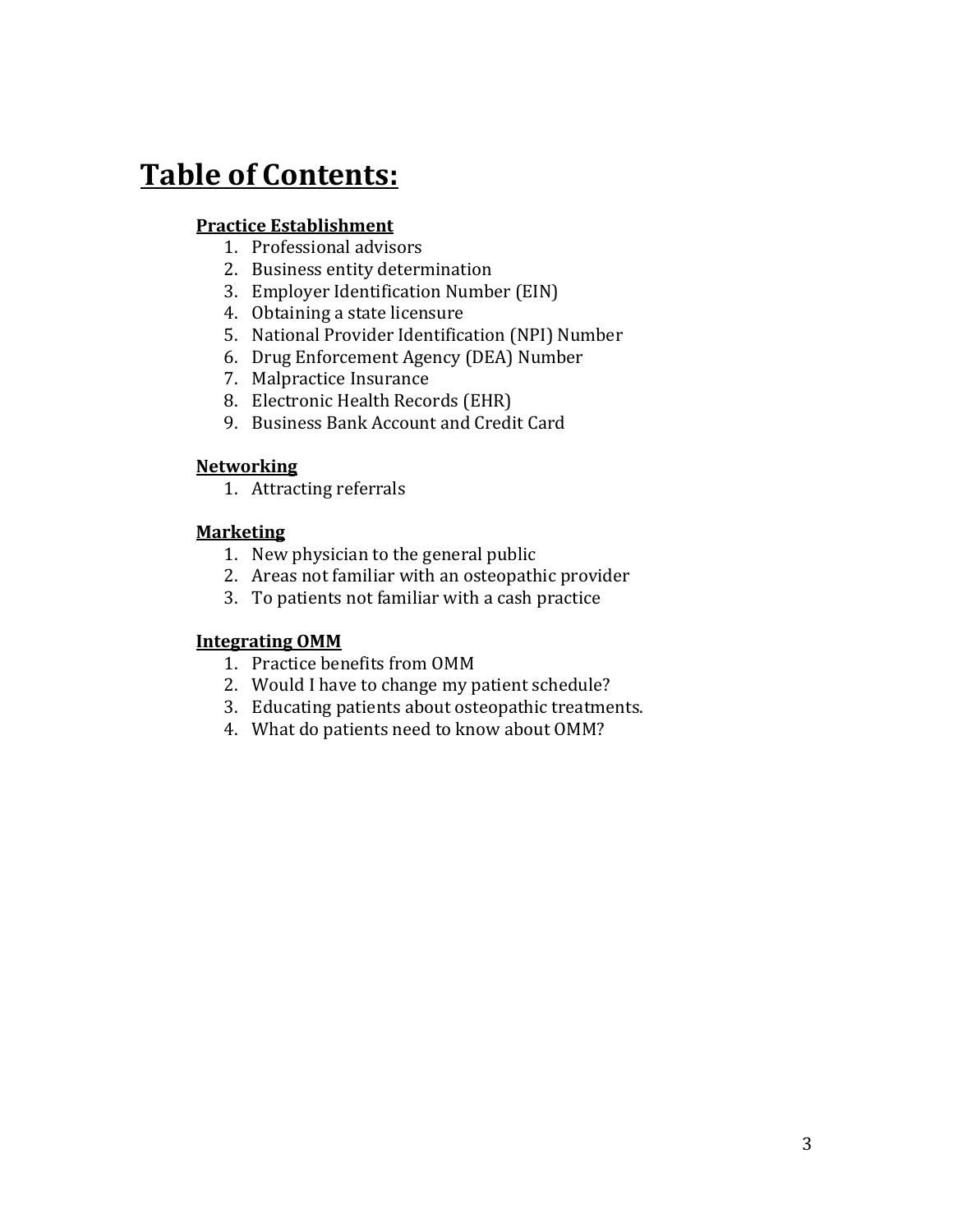## **Practice Establishment**

- 1. **Professional Advisors:** Obtain professional advisors for financial, legal and tax aspects of your life and business. This may include three or more advisors such as a CPA, investment professional and an attorney, or obtaining the services from a firm of professionals.
	- a. The higher your income the more value you will receive from proper management and planning by skilled professionals. Areas for which you may find yourself in need of expert advice include:
		- i. Personal insurance; life, disability, property;
		- ii. Individual tax returns;
		- iii. Paying back debt: school loans, etc.;
		- iv. Financing for dependant's education;
		- v. Estate tax planning and constructing a will;
		- vi. Retirement planning;
		- vii. Real estate sales; and
		- viii. Income structure (salary vs. bonus) or deferred compensation.

If you decide to start your own practice, you will need to understand

- 1. Corporate structure;
- 2. Corporate tax return, payroll tax;
- 3. Buying or selling a practice.
- b. If you currently have a CPA and/or an attorney, you should consider getting a second opinion from another as your professional and personal needs grow. Many physicians' needs evolve as their careers progress and the advisors that they started with in residency may no longer have the necessary expertise. Questions that you may consider when evaluating your current needs:
	- i. How did you choose your current advisors?
	- ii. How many professionals did you interview prior to selecting you current advisors?
	- iii. Have you interviewed other advisors as your needs have changed?
- c. Where to start your search for a professional advisor team? There is no easy answer. Search for various advisors in your area using the internet, your state medical society, or ask for recommendations from other professionals. Review the credentials of a prospective advisor to see what their qualifications are. Consider placing a phone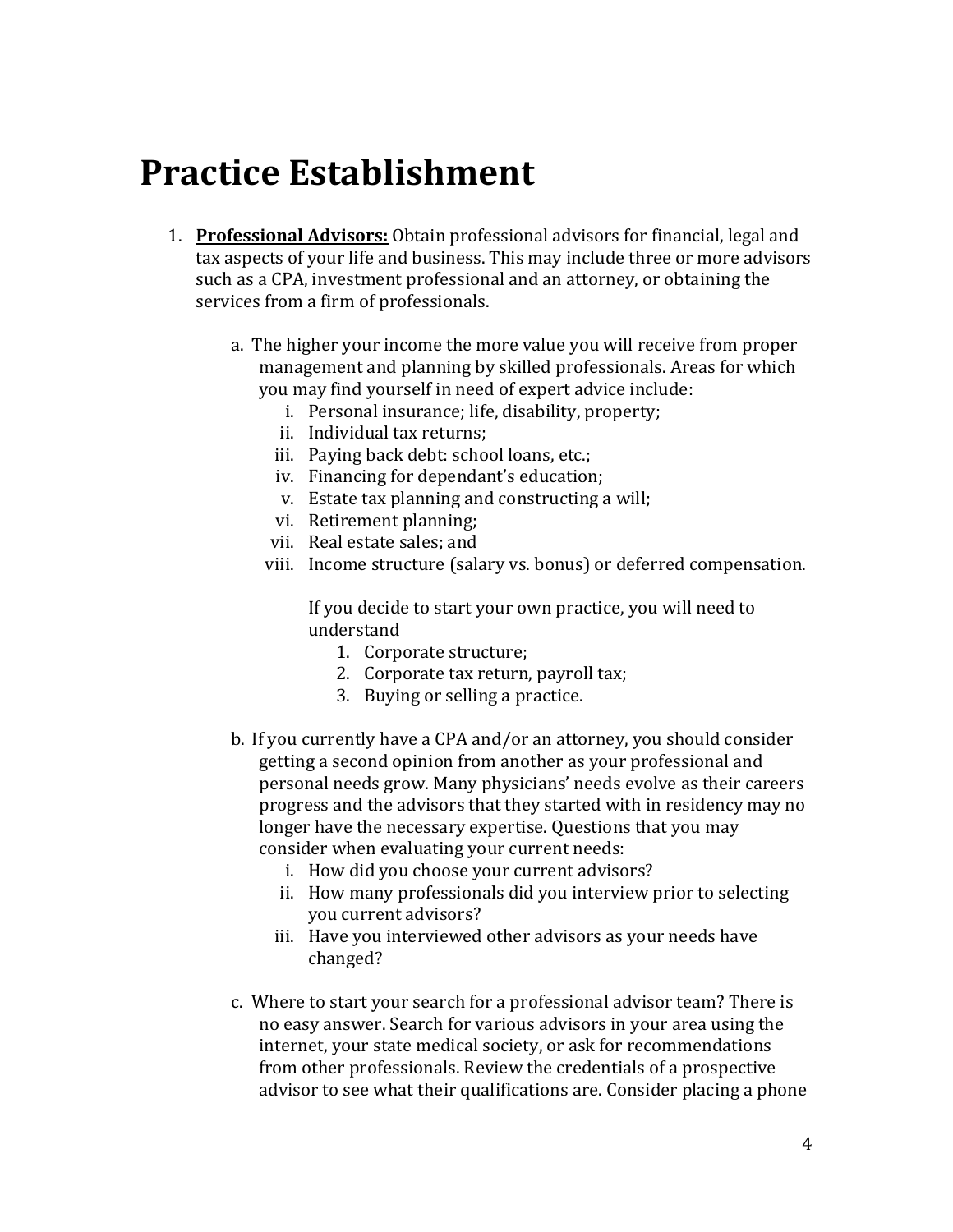call to ask a few screening questions and possibly set up an in-person interview. Interview more than one advisor so you will be able to make a comparison between individuals and their services. Be specific with what your needs are currently and consider future needs. Ask to see a portfolio of their services and be sure that they are experienced in the areas you are seeking their advice.

#### 2. **Business Entity Determination**:

- a. While several forms of business entities exist, the corporation format is a preferred structure. The difference between a PC and a PLLC is outlined below and either one is a good choice depending on your individual needs. Your lawyer or accountant will help you decide which is best.
- b. Professional Corporation (PC) vs. a Professional Limited Liability Corporation (PLLC):

The Professional Corporation (PC) and Professional Limited Liability Company (PLLC) are the formations of choice for many business owners who work in accounting, law, medicine, architecture, engineering and related fields. These business entities can help licensed professionals protect their personal assets against lawsuits brought against their practices.

State laws vary, but PCs and PLLCs usually share these characteristics:

- Owners are required to be licensed in the same profession.
- Proof of licensing is often required for state approval.
- States may require entity-specific endings for your company name ("PC" for a Professional Corporation and "PLLC" for a Professional Limited Liability Company, for example).

It's important to note that by forming a Professional Corporation or Professional Limited Liability Company, owners are not free from personal liability for malpractice or other suits brought against them. However, these formation types do protect owners from the malpractice of other owners within the company. Be aware, too, that not all states recognize the PLLC entity.

In addition, PCs and PLLCs are taxed differently. PCs are generally taxed like a C-Corporation, with the PC paying taxes at the corporate rate, which can lead to double taxation. PLLCs, on the other hand, are taxed like LLCs, which generally have pass-through taxation of the members. You may wish to consult with a tax advisor before forming either a PC or PLLC to determine the best tax treatment for your company.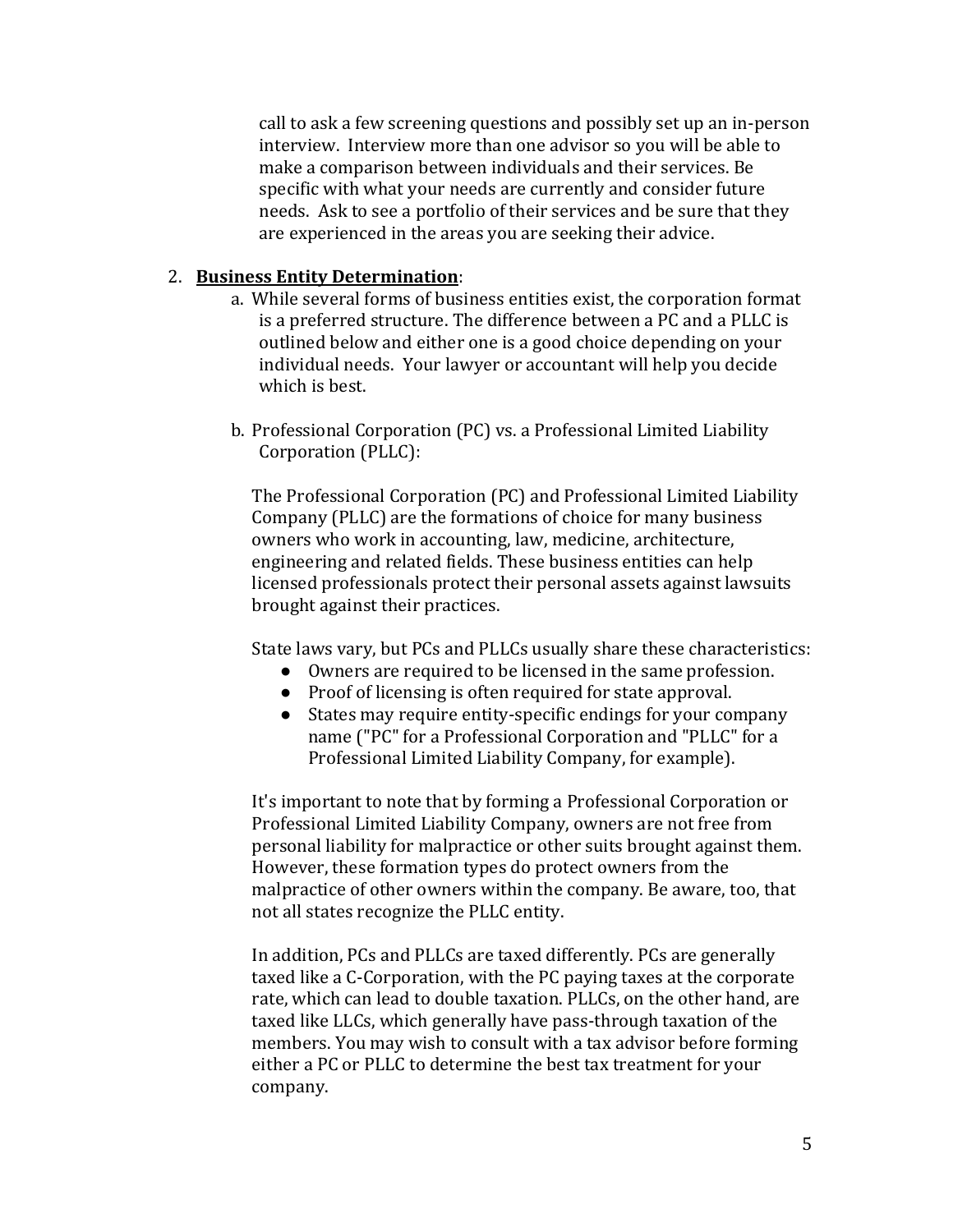#### **3. Employer Identification Number (EIN):**

Much like a Social Security Number, an Employer Identification Number (EIN) is a federal nine-digit number that identifies a business entity. The Internal Revenue Service (IRS) issues EINs and requires their use on all tax filings during the entire life of a business. EIN's may also be referred to as a Tax Identification Number (TIN) or Federal Employer Identification Number (FEIN). As a general rule, it's good for all businesses, with the exception of sole proprietorships without employees, to have an EIN.

The IRS generally requires the following types of businesses to obtain an EIN:

- All corporations;
- All Limited Liability Companies (LLCs) with more than one member;
- Any business that hires employees, including sole proprietorships and single-member LLCs.

For many business owners, obtaining an EIN is one of the first things they do after incorporating or forming an LLC. Along with tax filings, businesses often need an EIN in order to:

- open business checking accounts
- establish accounts with certain vendors

An online resource for obtaining an **EIN** is "incorporate.com"

#### **4. State Licensure:**

- a. The AMA has a list of links to the [state medical boards.](http://www.ama-assn.org/ama/pub/education-careers/becoming-physician/medical-licensure/state-medical-boards.page?) Visit the state website for details on obtaining a medical license.
- b. Apply several months before you plan to start practicing. Depending on the state, it can take up to six months to get a license. Starting early will save you a lot of stress.

#### **5. National Provider Identification (NPI) Number:**

- a. The [AOA has a resource page on obtaining an NPI.](http://www.osteopathic.org/inside-aoa/development/practice-mgt/Pages/npi-number.aspx)
- b. Visit the [National Provider Identification page](https://nppes.cms.hhs.gov/NPPES/Welcome.do) to setup and manage your account. Link = https://nppes.cms.hhs.gov/NPPES/Welcome.do.

#### **6. Drug Enforcement Agency (DEA) Number:**

- a. Requires NPI, Tax ID or EIN, controlled substance registration number (if applicable), license number and a fee of \$731 (for 3 years).
- b. [Visit the U.S. Department of Justice webpage for obtaining a DEA](https://www.deadiversion.usdoj.gov/webforms/jsp/regapps/common/newAppLogin.jsp)  [number.](https://www.deadiversion.usdoj.gov/webforms/jsp/regapps/common/newAppLogin.jsp)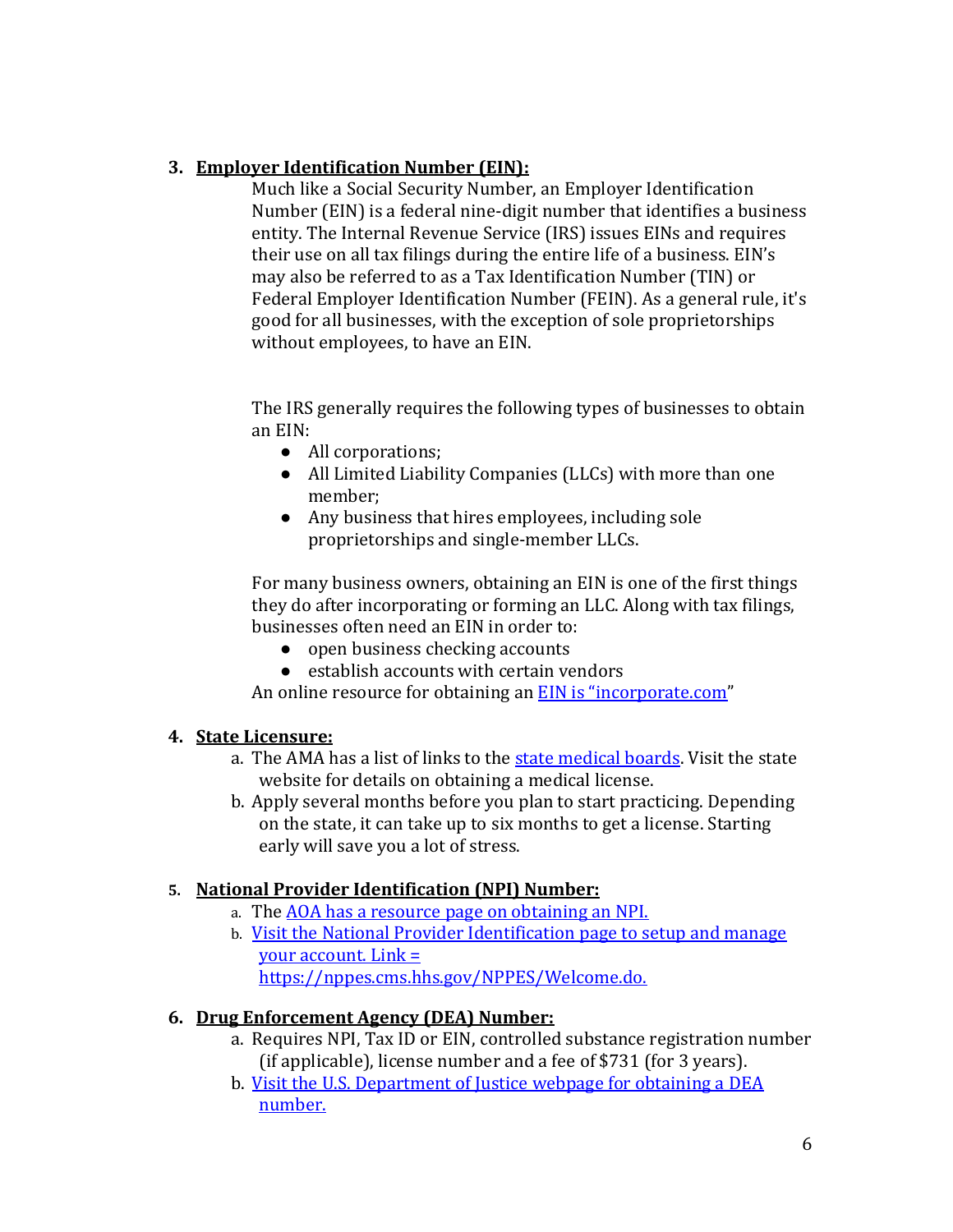#### **7. Malpractice Insurance:**

- a. The [Federal Tort Claims Act \(FTCA\)](http://bphc.hrsa.gov/ftca/healthcenters/index.html) may be an option for your malpractice insurance if you qualify as a primary care office or a health center. Visit the webpage for more information.
- b. Two typical forms of malpractice are claims made and occurrence. You may consider estimating the cost of either policy type to estimate which would be the least expensive based on your practice environment and individual needs.
	- I. Occurrence policy: This policy will cover malpractice that occurs when you had the policy, even if the claim is made after your policy expires. The downside of this type of policy is that it will have a higher premium compared to a claims made.
	- II. Claims made policy: This policy will cover malpractice that occurs when you have the policy and not after it expires. This will leave you vulnerable after your policy expires and therefore you will need to purchase a "Tail Coverage" policy. The tail policy is usually a one-time fee and is paid for at the end when you leave the claims made carrier. The claims made policy premium is less expensive at first (good for new doctors), but increases each year until it reaches a maximum rate/maturity (usually 3-5 yrs).
	- III. The AOA offers collaboration with some carriers to provide an OMM policy with lower rates than FP, PM&R policies. Contact the AOA for more information.

#### **8. Electronic Health Records (EHR):**

- a. The AOA is a good source for information to learn more about the Medicare EHR [incentive programs.](http://www.osteopathic.org/inside-aoa/development/practice-mgt/Pages/electronic-health-records.aspx) This is a broad topic and has overlap into electronic prescribing. Depending on the size and scope of your practice you may not be able to operate without an EHR.
- b. Several osteopathic physicians have recommended Practice Fusion [\(www.practicefusion.com\)](http://www.practicefusion.com/). This is a free and fairly easy to use EHR.

#### **9. Business Bank Account and Credit Card:**

a. Set these up as soon as your PC/LLC is established. It is best to keep all business expenses separate from personal expenses. If you need to use personal funds to pay business expenses you can "loan" the money to your business.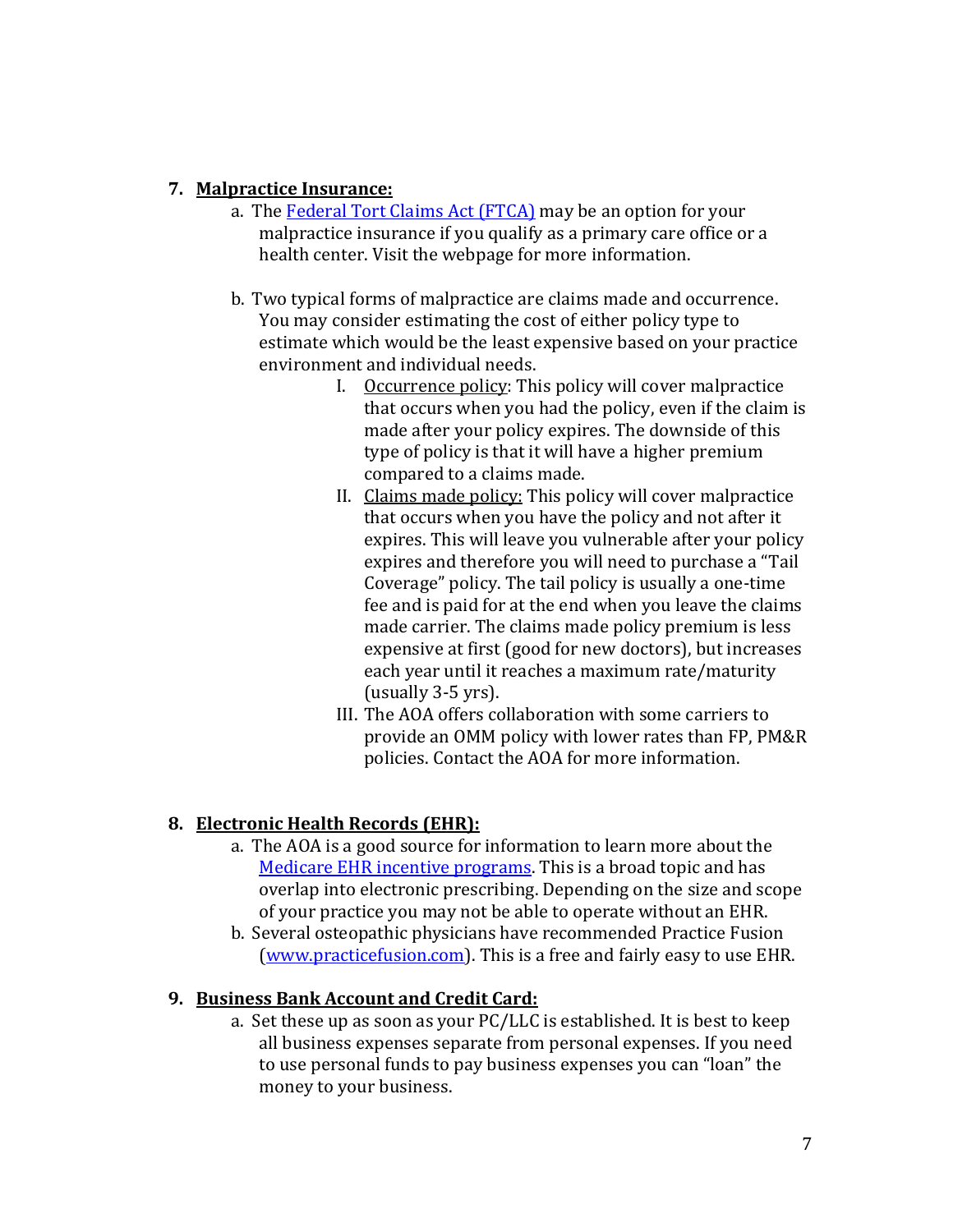## **Networking**

#### **Attracting Referrals:**

- 1. The physician liaison approach is an effective method for attracting referrals. As a specialist, over half of your new patients will likely come from provider referrals and patients that appreciate your work. Maintaining and growing strong referring relations will improve the success of your practice by creating a source for new patients. A liaison is your representative in the community to promote clinical services, treatments and providers in your practice. The liaison is a dedicated professional focused on strengthening relationships with loyal referring practices and establishing new relationships with non-referring practices. For many NMM/OMM specialists who are in a solo or small practice and need to spend work hours treating patients, the benefits of a liaison to promote their skills can be invaluable. The benefits of a liaison include:
	- Increase patient referrals from existing loyal providers;
	- Secure new business from non-referring providers;
	- Create strategic promotion of desired services/treatments, specifically your NMM/OMM skill set;
	- Strengthen your reputation;
	- Position you as an expert in your field among peers;
	- Manage negative feedback in a prompt manner;
	- Keep an ear in the marketplace to anticipate changes.
- 2. Present a "Grand Rounds" lecture at the local hospital.
	- Choose a topic on which you are an expert, and position yourself as such during the presentation.
	- Offer to accept patient referrals for this and similar conditions.
	- Leave information about the topic along with your practice and contact information.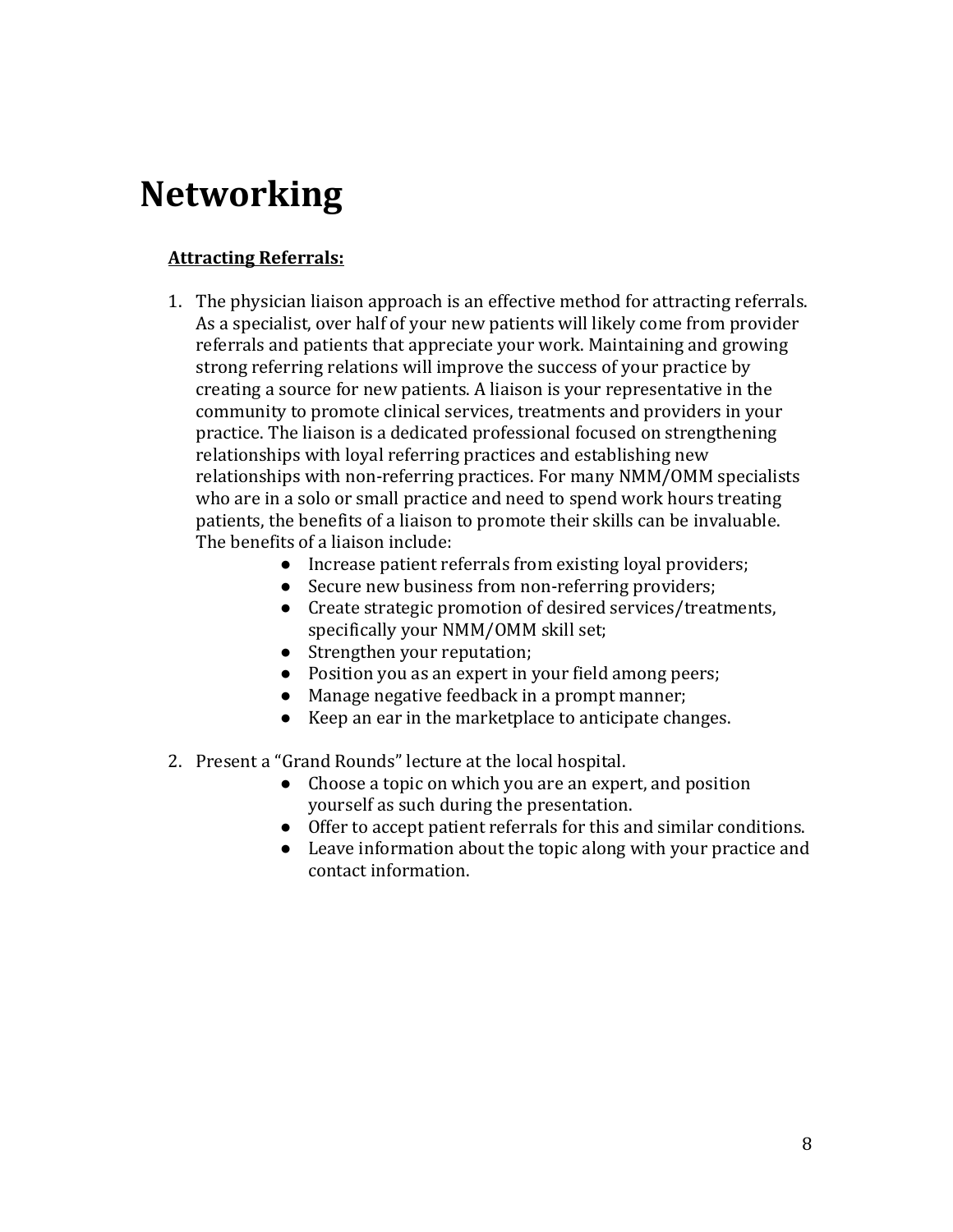## **Marketing:**

#### **1. New Physician to the general public**

i. Volunteering as a high school sports physician may help attract both a pediatric and athletic patient population to your practice.

#### **2. Areas not familiar with an osteopathic provider**

- i. Patient to patient Word of mouth may be the most important and valuable form of marketing. Educate/encourage your patients to recommend your services to their family and friends.
- ii. Provide information in your waiting room for patients to take and share with friends and family. Refer patients to the AOA, AAO and OCA web pages. Create your own web page that explains the osteopathic philosophy and your personal approach to patient care.
- iii. Introduce yourself at a local community group or nursing home. Give a presentation on a specific disease and how you have a unique set of skills to treat it. This educates potential patients, provides you with an opportunity to pass out business cards, and introduces you to the community.
- iv. Contact lactation consultants, midwives or doulas if you are interested in maternal/infant care.

#### **3. To patients not familiar with a cash practice**

- i. Educate patients on how they may submit your bill with E&M code to their insurance company for full or partial reimbursement after they have met their deductible, depending on their insurance.
- ii. Explain to your patients that their health insurance is a contract between the patient and the health insurance company. You may enter into a relationship to treat your patient, but it will be their responsibility to obtain reimbursement from their insurance company.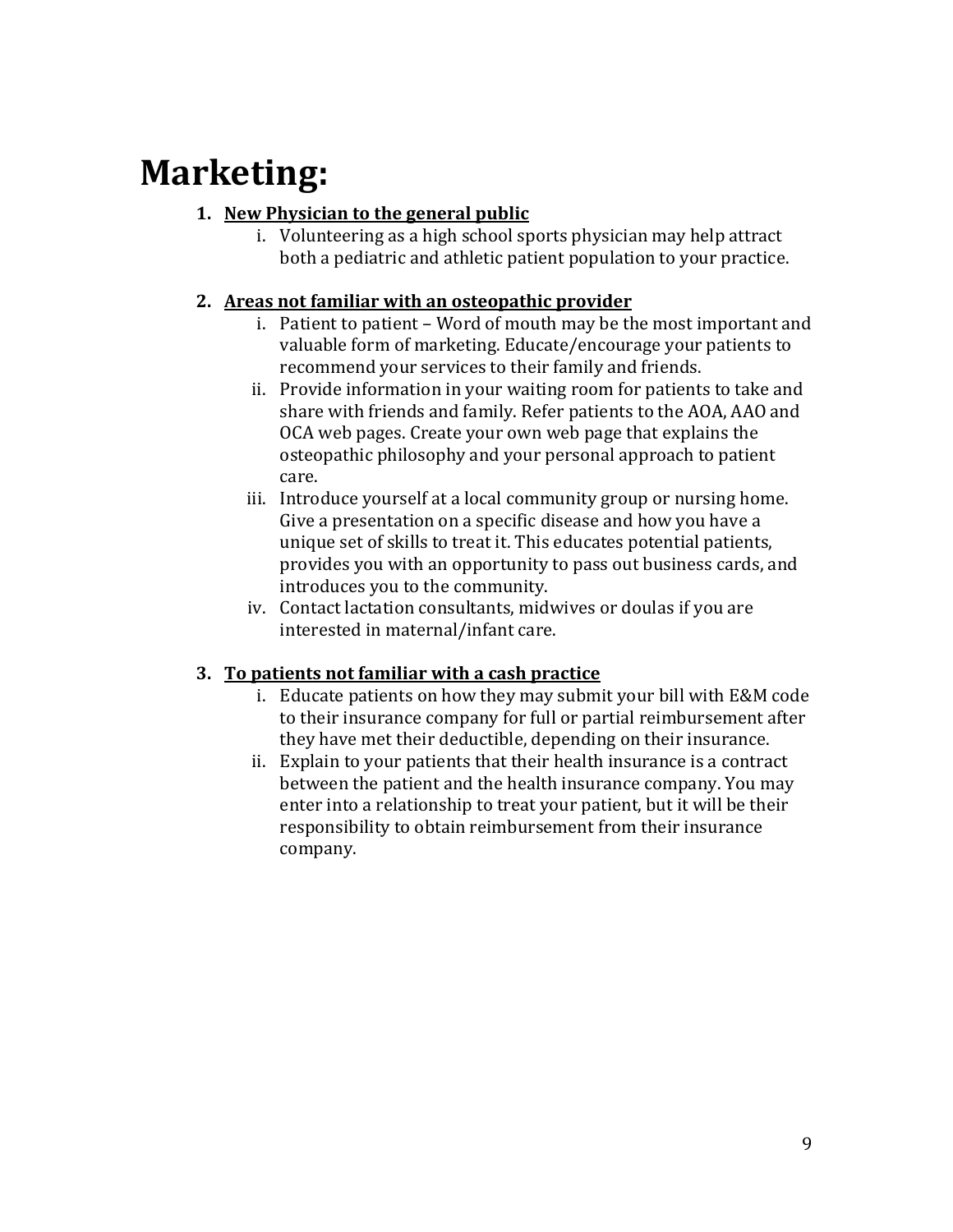## **Integrating OMM**

Supporting the primary care physician who wants to utilize OMM in their practice.

#### **1. Practice benefits of OMM**

- i. Improved patient care/patient base.
- ii. Additional reimbursement for OMM.
- iii. Patients are often looking for healing options/ answers/ medical help without the use of medications/surgery.
- iv. The results you get from OMM and searching for the cause of their ills are rewarding for you as well as the patient.

#### **2. Would I have to change my patient schedule?**

- i. Possibly, depending on the nature of a complaint. Simple treatments, such as, URI can be addressed in a standard 15- to 20 minute visit. Even acute uncomplicated back pain can be treated using OMT in standard office visit time allotment. This could be an excellent opportunity to introduce a patient to OMM, treat the pelvis, sacrum and lumbar region and then have the patient return for a further evaluation and treatment at a later time.
	- If you start to incorporate OMM into each applicable office visit, you will begin to realize that performing an evaluation and treating one or two (or over three to four) areas is completely reasonable in a routine office visit time allotment. Obviously there will be a learning curve and determining which treatments are the most efficient and effective will take time.
- ii. Another option would be to designate a specific set of office hours to OMT, such as a Wednesday afternoon. A suggestion would be to schedule patients for 30-minute visits, plan to complete an office visit (99213 or 99214) along with a full OMM treatment (up to 7-8 or even 9-10 areas to obtain a 98928 or 98929 respectively, if needed).

#### **3. Educating patients about osteopathic treatments**

- i. Use the AOA as a great source for patient education. Refer patients to the AOA web site ["What is a D.O."](http://www.osteopathic.org/osteopathic-health/about-dos/what-is-a-do/Pages/default.aspx), print off information to hand to patients, order brochures, or if you utilize a secure means of electronic communication, email the patient a link.
- ii. [The Osteopathic Cranial Academy \(OCA\)](http://www.cranialacademy.com/intro.html) has an excellent series of informational web pages on osteopathic philosophy, history and